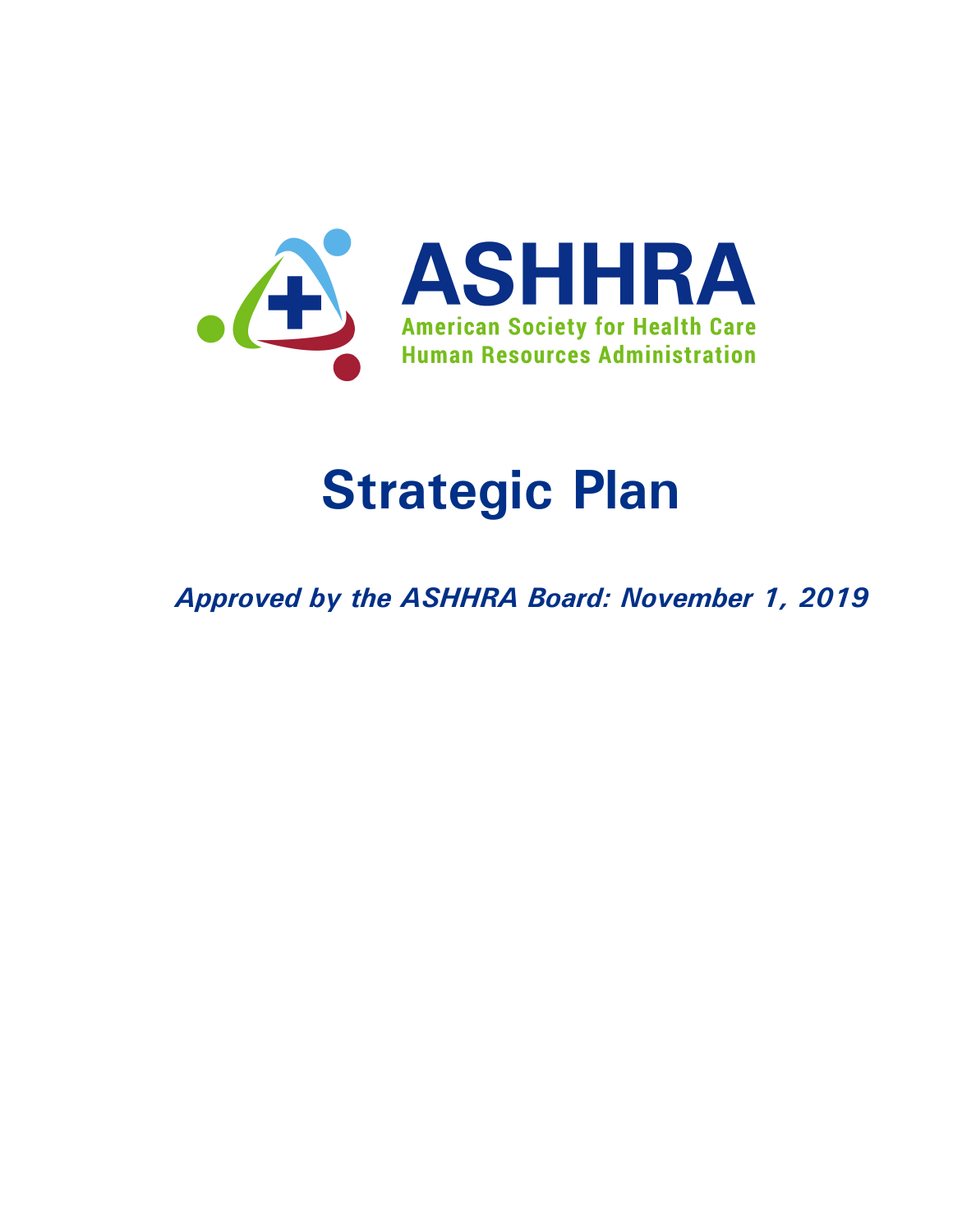# **Timeless Core Ideology**

## **CORE PURPOSE**

**To advance health care through HR excellence.**

## **MISSION STATEMENT**

**The mission of the American Society for Health Care Human Resources Administration (ASHHRA) is to advance health care through the support and development of a knowledgeable and connected network of human resources professionals by providing innovative resources, tools and strategies.**

# **CORE VALUES**

#### **Integrity Evidenced in earned trust and pride with a reputation for accountability.**

#### **Leadership**

**Evidenced in visionary thinking, innovative programs and services, and a passion for excellence.**

### **Collaboration**

**Evidenced in mutual respect and multiple insights exchanged in an inclusive professional environment.**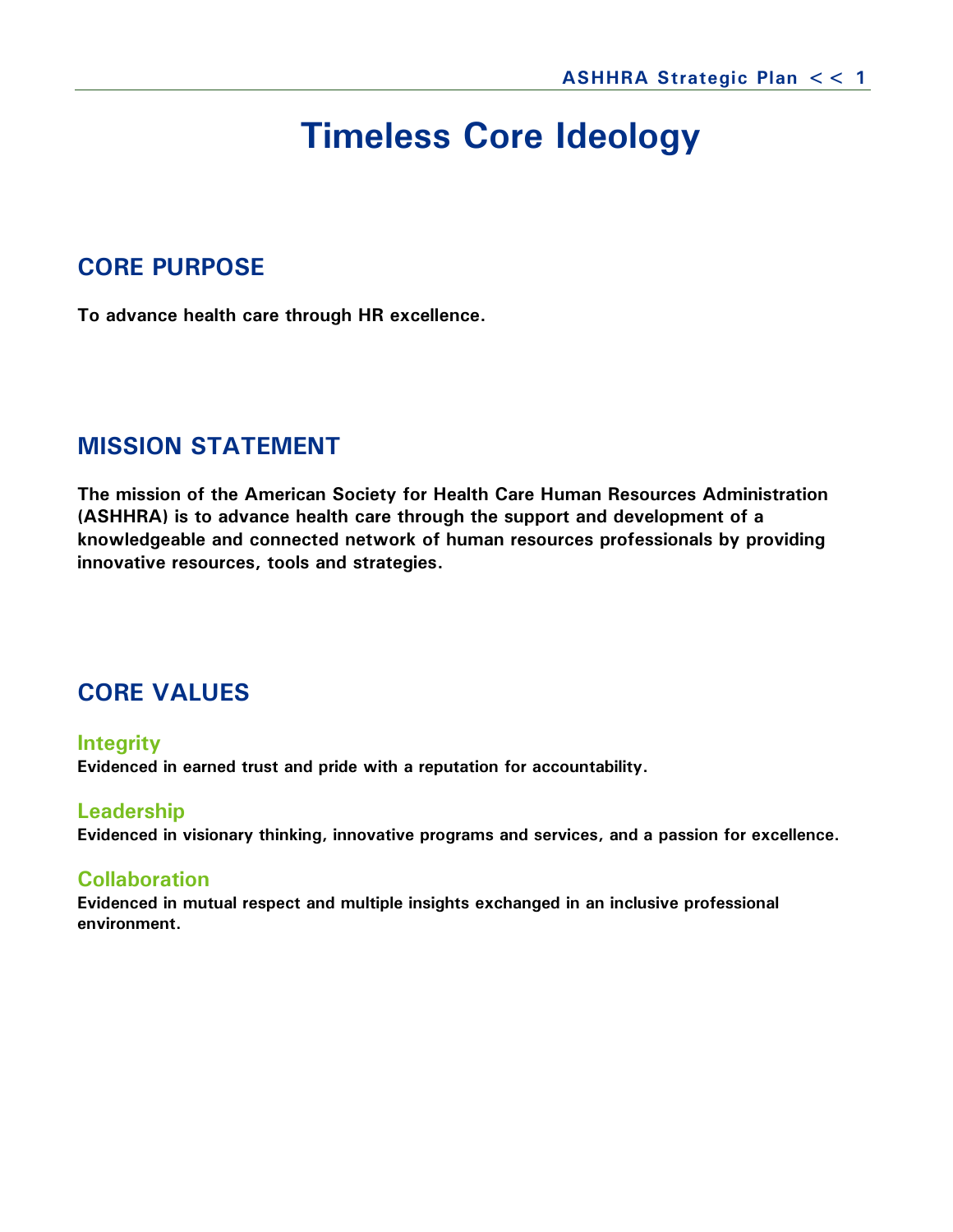# **Goals, Objectives & Strategies**

#### **Priority Key:**

*Critical*: Work on this strategy must be completed in the coming year *Immediate*: Work on this strategy must occur in the coming year *Intermediate*: Work on this strategy should occur in the coming year if possible *Later*: Work on this strategy can wait until subsequent year if necessary

# **GOAL A: MEMBERS**

#### **Members will be empowered to make strategic decisions within their organizations.**

#### **Objectives**

- 1. Assist members regarding communication of the value of strategic HR initiatives to key stakeholders in the C-Suite.
- 2. Increase the number of members using the educational framework for strategic thinking.
- 3. Increase availability of mentorship program to new-to-profession, mid-level and executive level.

### **Strategies Priority**

- 1. Reassess past, current and anticipated programs in light of *Critical* present and future needs.
- 2. Redesign mentorship program. *Immediate*
- 3. Implement marketing program for HR Strategic/mentor program. *Later*

# **GOAL B: THE PROFESSION**

#### **HR professionals will be effective strategic partners.**

#### **Objectives**

- 1. Improve clarity of HR strategic role.
- 2. Increase leadership development opportunities.

#### **Strategies Priority**

- 1. Develop definition of roles of strategic HR. *Critical*
- 2. Revise competency model for health care HR leaders. *Immediate*
- 3. Improve professional development opportunities for business *Immediate* acumen through partnerships.
- 4. Refine CHHR program. *Intermediate*
- 5. Create and implement HR awareness campaign for C-Suite. *Later*